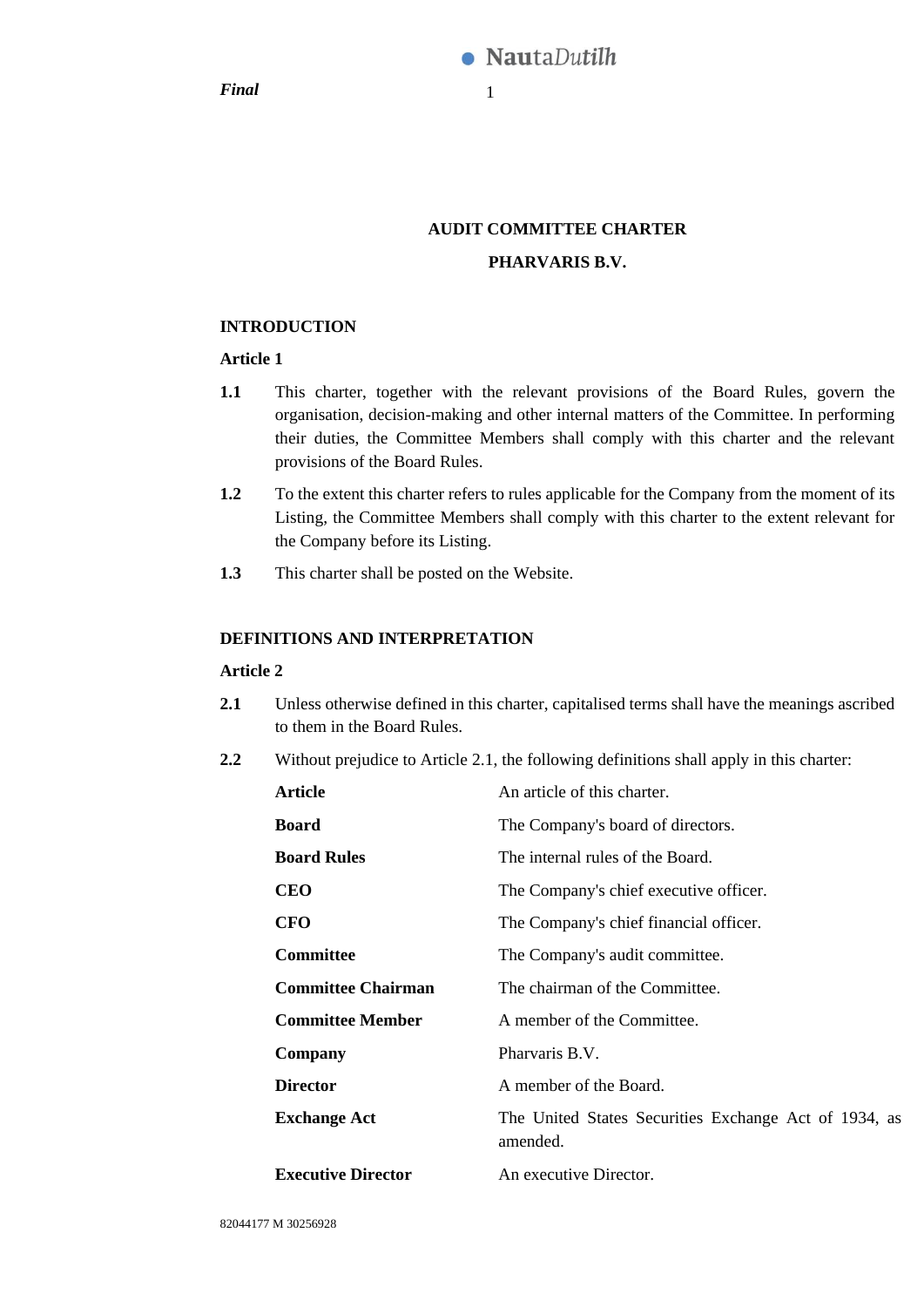

| <b>External Auditor</b>                                        | The auditor or audit firm within the meaning of Section<br>2:393 of the Dutch Civil Code, engaged to audit the<br>Company's annual accounts and annual report, or the<br>Company's independent outside audit firm for purposes of<br>U.S. laws and regulations (including applicable NASDAQ<br>and/or SEC requirements), as the context may require. |
|----------------------------------------------------------------|------------------------------------------------------------------------------------------------------------------------------------------------------------------------------------------------------------------------------------------------------------------------------------------------------------------------------------------------------|
| <b>Internal Audit Function</b>                                 | The Company's internal audit function, if and when<br>established.                                                                                                                                                                                                                                                                                   |
| <b>Internal Controls</b>                                       | The Company's internal risk management and control<br>systems.                                                                                                                                                                                                                                                                                       |
| Listing                                                        | The first admission to trading of the ordinary shares in the<br>Company's capital on NASDAQ.                                                                                                                                                                                                                                                         |
| <b>NASDAQ</b>                                                  | The NASDAQ Stock Market.                                                                                                                                                                                                                                                                                                                             |
| <b>Nomination and Corporate</b><br><b>Governance Committee</b> | The Company's nomination and corporate governance<br>committee.                                                                                                                                                                                                                                                                                      |
| <b>Non-Executive Director</b>                                  | A non-executive Director.                                                                                                                                                                                                                                                                                                                            |
| <b>Regulation S-K</b>                                          | Regulation S-K promulgated under the Securities Act.                                                                                                                                                                                                                                                                                                 |
| <b>SEC</b>                                                     | The United States Securities and Exchange Commission.                                                                                                                                                                                                                                                                                                |
| <b>Securities Act</b>                                          | The United States Securities Act of 1933, as amended.                                                                                                                                                                                                                                                                                                |
| Website                                                        | The Company's website.                                                                                                                                                                                                                                                                                                                               |

- **2.3** Terms that are defined in the singular have a corresponding meaning in the plural.
- **2.4** Words denoting a gender include each other gender.

## **COMPOSITION**

#### **Article 3**

- **3.1** Except as otherwise permitted by NASDAQ and SEC rules, the Committee shall consist of at least three Non-Executive Directors.
- **3.2** The Committee Members shall be appointed and dismissed by the Board based on recommendations from the Nomination and Corporate Governance Committee.
- **3.3** More than half of all Committee Members shall be independent within the meaning of the Dutch Corporate Governance Code.
- **3.4** All Committee Members shall be independent within the meaning of NASDAQ Rule 5605(a)(2) and shall meet the criteria for independence set forth in Rule 10A-3(b)(1) of the Exchange Act, subject to the applicable exceptions provided in Rule 10A-3(c) of the Exchange Act.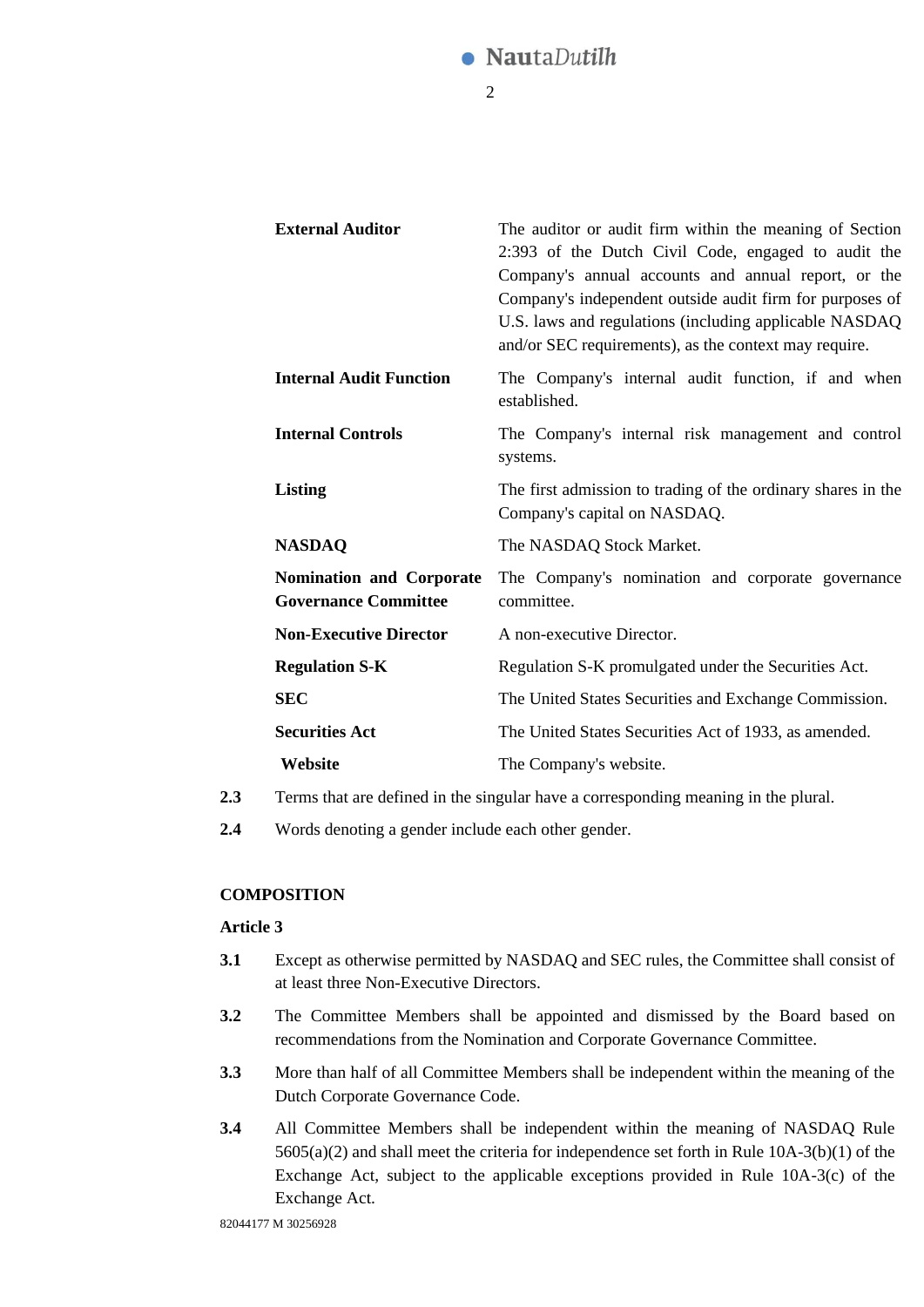

- **3.5** Subject to any available exceptions under applicable law and NASDAQ requirements:
	- **a.** each Committee Member must be able to read and understand fundamental financial statements, including the Company's balance sheet, income statement and cash flow statement and may not have participated in the preparation of the financial statements of the Company or any of its subsidiaries in the last three years;
	- **b.** at least one Committee member must have past employment experience in finance or accounting, requisite professional certification in accounting or other comparable experience or background that leads to financial sophistication, including being or having been a chief executive officer, chief financial officer or other senior officer with financial oversight responsibility; and
	- **c.** at least one Committee Member shall be an audit committee financial expert under Item  $407(d)(5)(ii)$  and (iii) of Regulation S-K.
- **3.6** The Committee shall elect a Committee Member to be the Committee Chairman. The Committee may dismiss the Committee Chairman, provided that the Committee Member so dismissed shall subsequently continue his term of office as a Committee Member without having the title of Committee Chairman.
- **3.7** The Committee Chairman shall not be the Chairman or a former Executive Director.

### **DUTIES AND ORGANISATION**

### **Article 4**

- **4.1** The Board may allocate from time to time certain of its tasks and duties to the Committee pursuant to a resolution to that effect. The Committee can validly pass resolutions in respect of matters which fall under the tasks and duties allocated to the Committee.
- **4.2** The Committee is charged with, and shall be able to pass resolutions relating to, the following matters:
	- **a.** monitoring the Board with respect to :
		- **i.** the relations with, and the compliance with recommendations and followup of comments made by, the Internal Audit Function and the External Auditor;
		- **ii.** the Company's funding;
		- **iii.** the application of information and communication technology by the Company, including risks relating to cybersecurity; and
		- **iv.** the Company's tax policy;
	- **b.** the Company's compliance with applicable legal and regulatory requirements;
	- **c.** the operation of the Company's code of business conduct and ethics and its other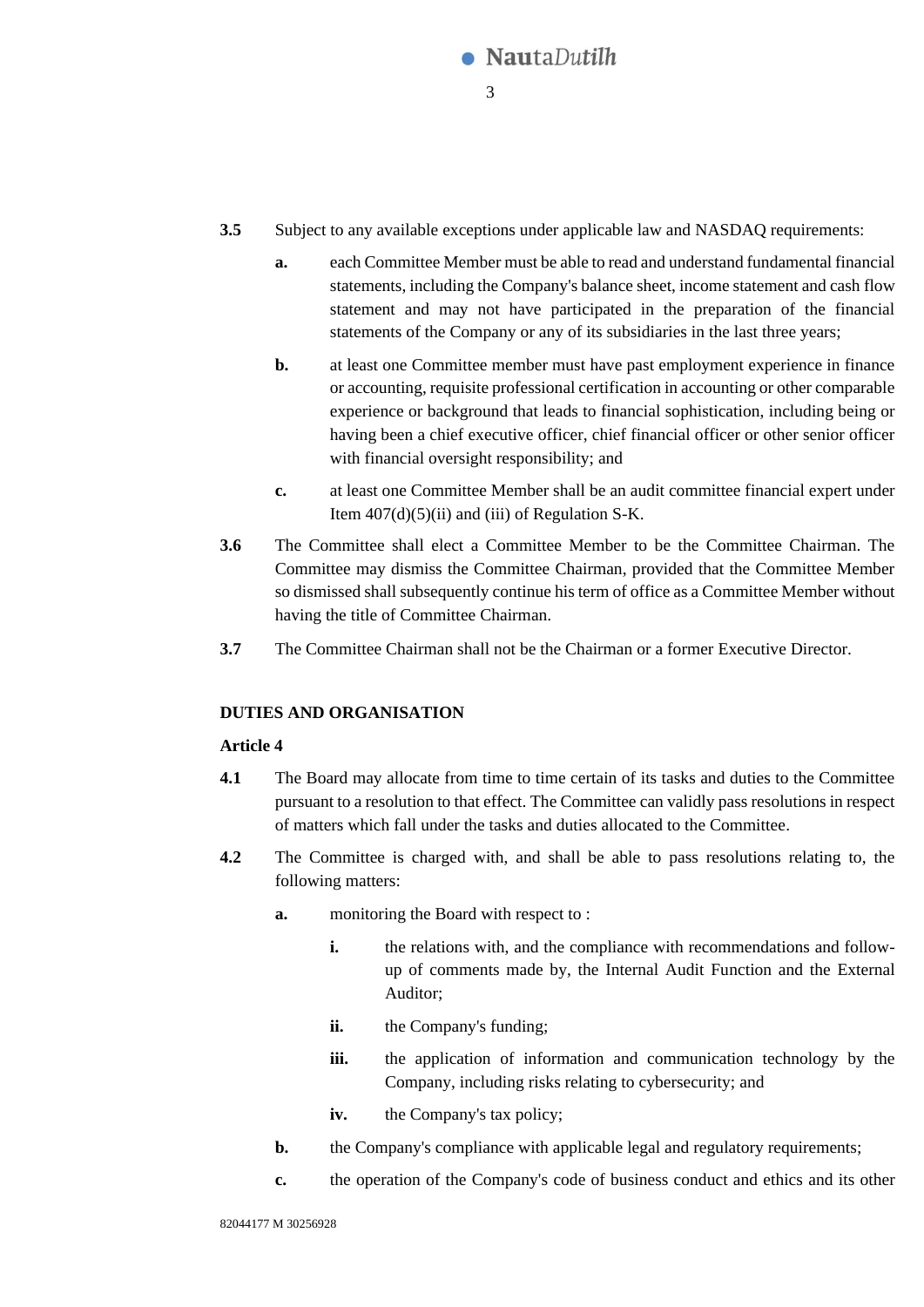

internal policies;

- **d.** issuing recommendations concerning the appointment and the dismissal of the head of the Internal Audit Function, as relevant, and reviewing and discussing the performance of the Internal Audit Function;
- **e.** reviewing and discussing the Company's audit plan, including with the Internal Audit Function and the External Auditor;
- **f.** reviewing and discussing the essence of the audit results, also with the Internal Audit Function, including:
	- **i.** flaws in the effectiveness of the Internal Controls:
	- **ii.** findings and observations with a material impact on the Company's risk profile; and
	- **iii.** failings in the follow-up of recommendations made previously by the Internal Audit Function;
- **g.** reviewing and discussing with the External Auditor, at least annually:
	- **i.** the scope and materiality of the Company's audit plan and the principal risks of the Company's annual financial reporting identified in such audit plan;
	- **ii.** the findings and outcome of the External Auditor's audit of the Company's financial statements and its management letter; and
	- **iii.** significant findings from the audit of the Company's financial statements and any problems or difficulties encountered, including restrictions on the scope of the External Auditor's activities or on access to requested information, as well as significant disagreements with the Company's management;
- **h.** receiving from the External Auditor a formal written statement at least annually delineating all relationships between the External Auditor and the Company consistent with applicable requirements of the Public Company Accounting Oversight Board regarding the External Auditor's communications with the Committee concerning independence;
- **i.** determining whether and, if so, how the External Auditor should be involved in the content and publication of financial reports other than the Company's financial statements;
- **j.** resolving disagreements between the Company's management and the External Auditor regarding the Company's financial reporting;
- **k.** reviewing and discussing with the External Auditor any audit problems or difficulties and the response of the Company's management thereto, including those matters required to be discussed with the Committee by the External Auditor pursuant to established auditing standards, including: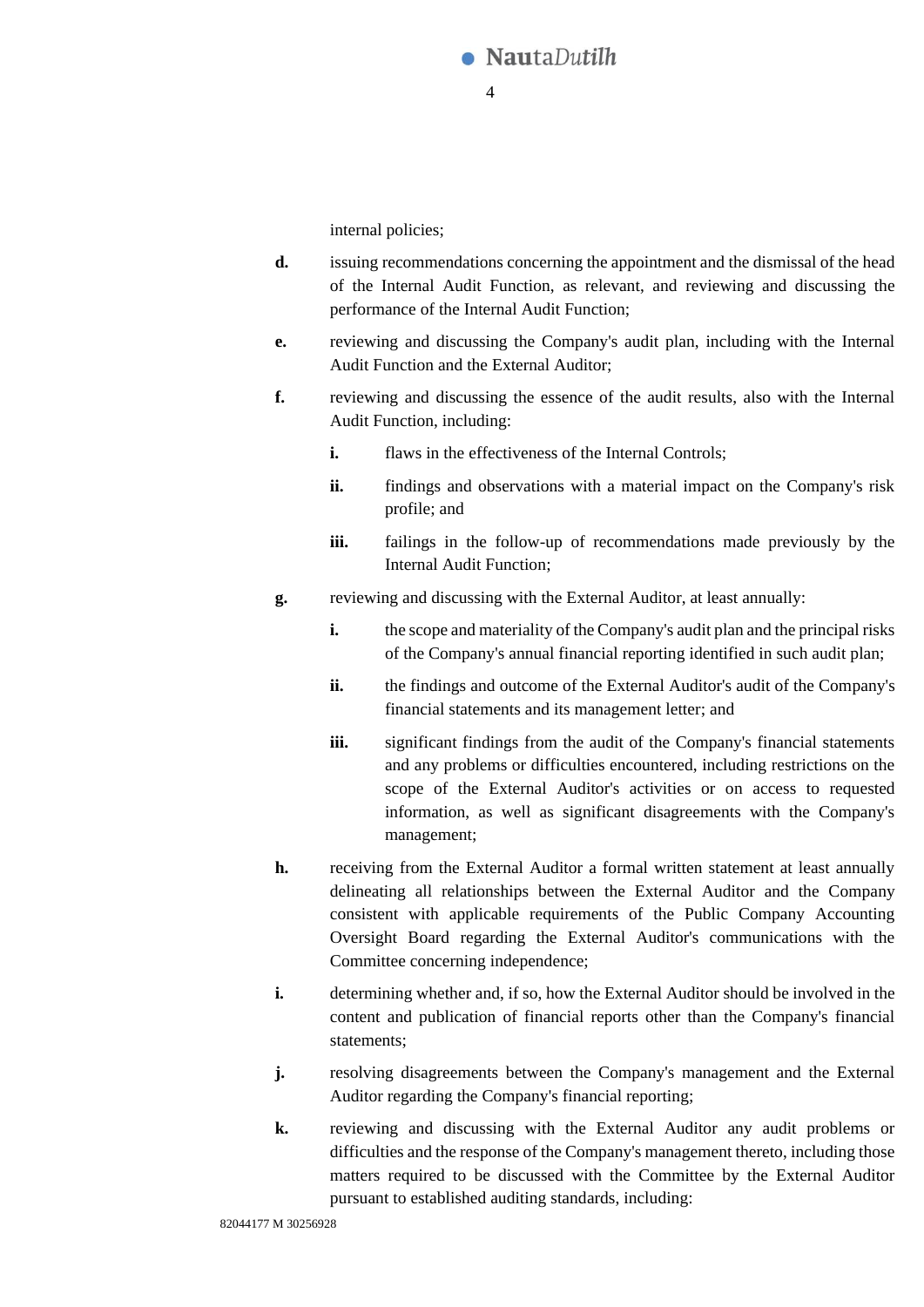

- **i.** restrictions on the scope of the External Auditor's activities or on access to requested information;
- **ii.** accounting adjustments that were noted or proposed by the External Auditor but were "passed" as immaterial or otherwise;
- **iii.** communications between the audit team and the audit firm's national office regarding auditing or accounting issues presented by the engagement; and
- **iv.** management or internal control letters issued, or proposed to be issued, by the External Auditor;
- **l.** reviewing and discussing the effectiveness of the design and operation of the Internal Controls with the Board, the CEO and the CFO, including:
	- **i.** identified material failings, deficiencies or material weaknesses in the Internal Controls, including whether there are significant deficiencies and material weaknesses in the design or operation of the Internal Controls which are reasonably likely to affect the Company's ability to record, process, summarize and report financial information and fraud involving the Company's management or other employees with a significant role in the design or operation of the Internal Controls; and
	- **ii.** material changes made to, and material improvements planned for, the Internal Controls;
- **m.** assisting the Company in preparing the disclosure to be included in the Company's applicable filings as required by the Securities Act, the Exchange Act and their related rules;
- **n.** advising the Board regarding the External Auditor's nomination for (re)appointment or dismissal (including confirmation and evaluation on the rotation of the audit partners on the audit engagement team as required by applicable law and NASDAQ requirements) and preparing the selection of the External Auditor for such purpose, as relevant; and
- **o.** reviewing and discussing the terms of engagement of the External Auditor to audit the Company's financial statements, to prepare or issue an audit report, or to perform other audit, review or attest services, submitting proposals to the Board concerning the External Auditor's engagement to audit the Company's financial statements, in each case including the scope of the audit, the materiality standard to be applied and the External Auditor's compensation and causing the Company, without further action, to pay the compensation of the External Auditor as approved by the Committee;
- **p.** engagement of such independent legal, accounting and other advisors as the Committee deems necessary or appropriate to carry out its responsibilities, including causing the Company, without further action, to pay the reasonable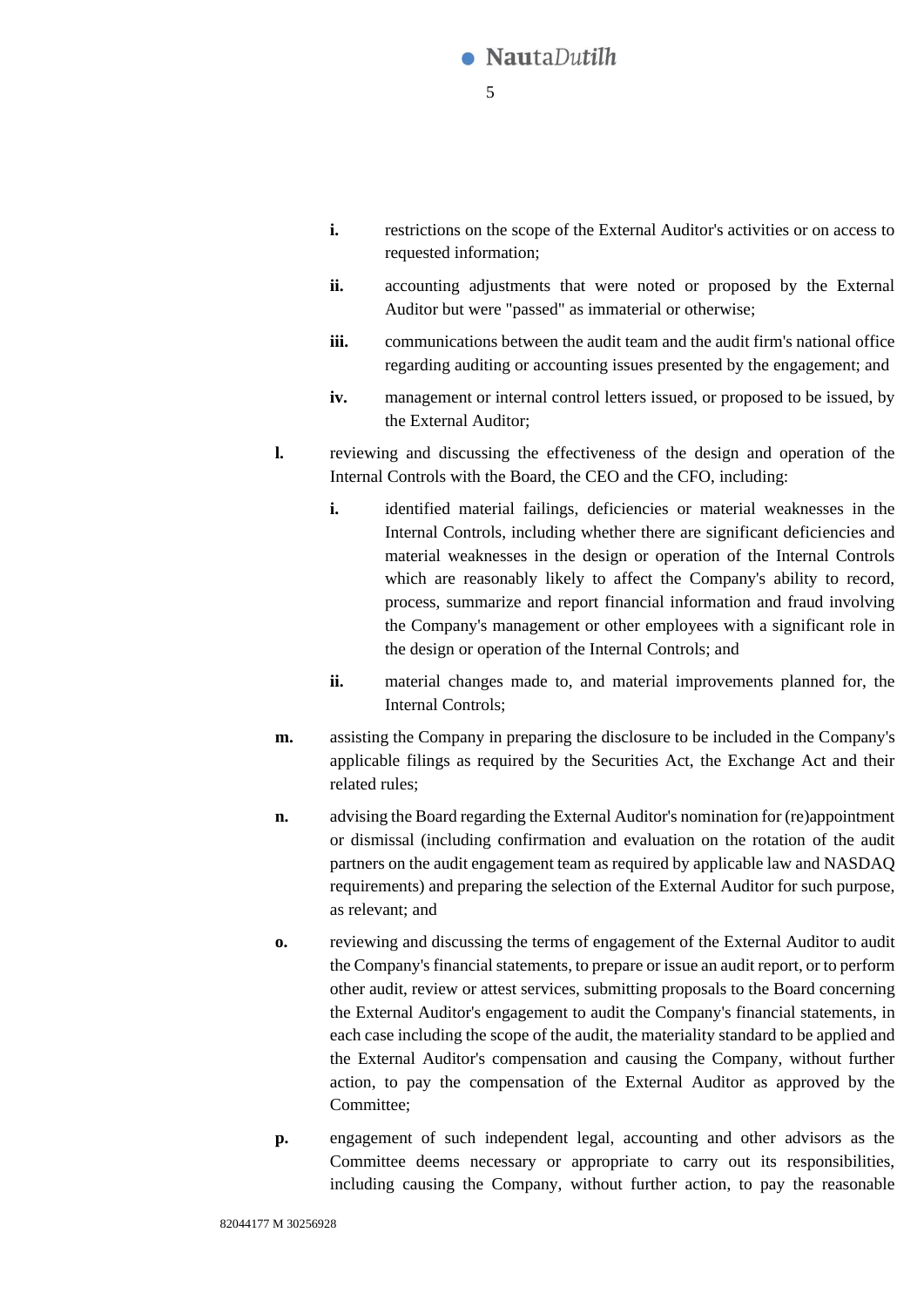

compensation of such advisors as approved by the Committee;

- **q.** causing the Company to pay, without further action, the ordinary administrative expenses of the Committee that are necessary or appropriate in carrying out its responsibilities;
- **r.** preparing the Committee report that the SEC rules require to be included in the Company's annual proxy statement (if and when the Company would become subject to those rules);
- **s.** establishing policies for the Company's hiring of current or former employees of the External Auditor;
- **t.** establishing procedures for:
	- **i.** the receipt, retention and treatment of complaints received by the Company regarding accounting, internal accounting controls or auditing matters; and
	- **ii.** the confidential, anonymous submission by employees of the Company of concerns regarding questionable accounting or auditing matters.
- **u.** reviewing potential conflicts of interest involving Directors, including whether they may take part in the deliberations and the decision-making on any issue as to which there may be a conflict;
- **v.** developing and recommending to the Board the Company's related person transaction policy.
- **4.3** The Committee shall pre-approve all audit services to be provided to the Company, whether provided by the External Auditor or other firms, and all other services (review, attest and non-audit) to be provided to the Company by the External Auditor, provided, however, that *de minimis* non-audit services may instead be approved in accordance with applicable SEC rules.
- **4.4** The Committee shall meet as often as it determines is appropriate to carry out its responsibilities, but not less frequently than quarterly, and each meeting shall be presided over by the Committee Chairman and, in the absence of the Committee Chairman, one of the other Committee Members shall be designated as the acting chair of the meeting.
- **4.5** The CFO, the head of the Internal Audit Function and the External Auditor should attend all meetings of the Committee, unless the Committee determines otherwise. The Committee may decide whether and, if so, when, the Chairman should attend its meetings.
- **4.6** The Committee shall meet with the External Auditor as often as it considers necessary, but no less than annually, outside the presence of the Executive Directors.
- **4.7** The Committee may delegate all or part of its authority to subcommittees or to the Committee Chairman, provided that decisions of such subcommittees to grant pre-approvals shall be presented to the full Committee at its next scheduled meeting.

82044177 M 30256928 **4.8** The Committee shall regularly report on its deliberations and findings to the Board. At least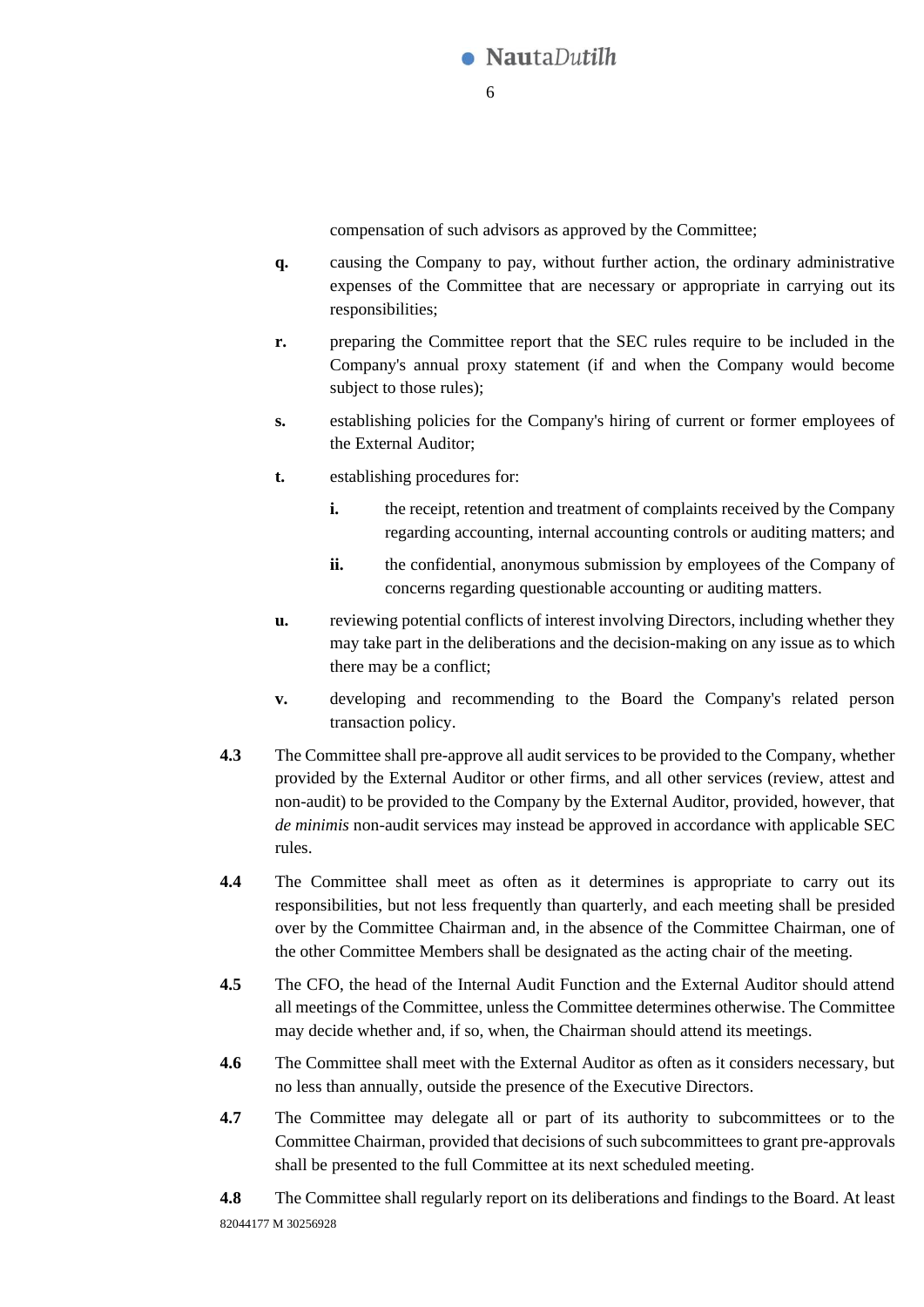

annually, such reports should include the following information:

- **a.** the methods used to assess the effectiveness of the design and operation of the Internal Controls and the Company's internal and external audit procedures;
- **b.** the Committee's material considerations regarding the Company's financial reporting;
- **c.** the manner in which material risks and uncertainties that are relevant to the expectation of the Company's continuity have been analysed and discussed, along with a description of the most important findings of the Committee in this respect; and
- **d.** the functioning of, and the developments in, the Company's relationship with the External Auditor.
- **4.9** At least annually, the Committee shall evaluate its own performance and report to the Board on such evaluation. The Committee shall also review and assess the adequacy of this charter at least annually and recommend any proposed changes to the Board.

### **INTERNAL AUDIT FUNCTION**

#### **Article 5**

- **5.1** The Internal Audit Function shall have direct access, and shall report directly, to the Committee and Committee shall ensure that the Internal Audit Function shall also have direct access to the External Auditor.
- **5.2** Provisions in this charter relating to the Internal Audit Function shall only apply if and when such Internal Audit Function has been established.
- **5.3** If and for as long as there is no Internal Audit Function, the Committee shall make recommendations to the Board in order for the Board to assess at least annually whether:
	- **a.** adequate alternative measures have been taken; and
	- **b.** it is necessary or desirable to establish an Internal Audit Function.

### **AMENDMENTS AND DEVIATIONS**

### **Article 6**

Pursuant to a resolution to that effect, the Board may amend or supplement this charter and allow temporary deviations from this charter, subject to ongoing compliance with applicable law and NASDAQ requirements.

#### **GOVERNING LAW AND JURISDICTION**